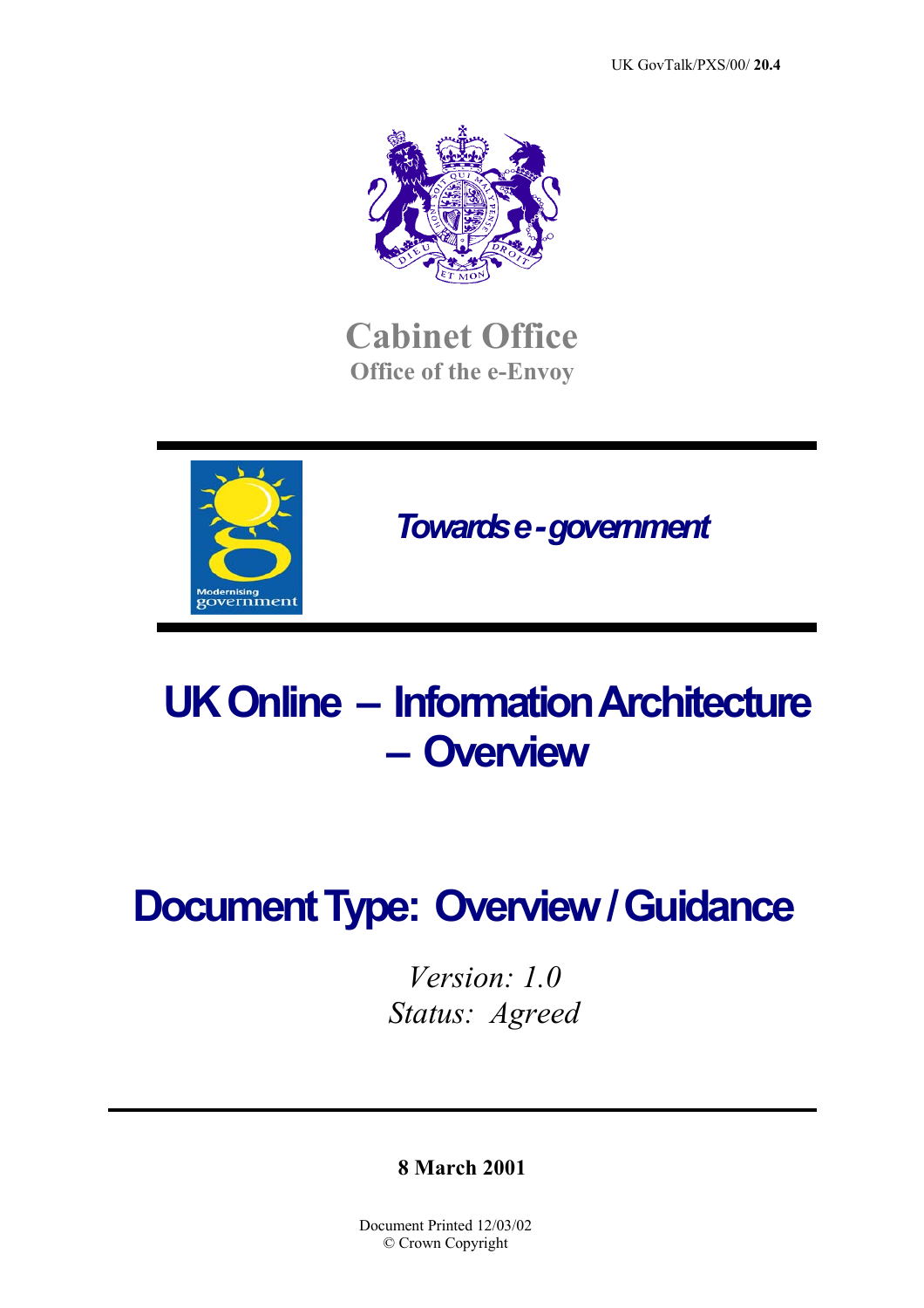### **Document Control**

| Contributors               |                            |                                        |
|----------------------------|----------------------------|----------------------------------------|
| <b>Name/Position</b>       | Organisation               | <b>Contact Details</b>                 |
| Paul Spencer               | Boynings/IR                | paul.spencer@boynings.co.uk            |
| Chris Gahan                | <b>BT</b>                  | Chris.gahan@bt.com                     |
| lan Jones                  | <b>BT BS</b>               | ian.c.jones@bt.com                     |
| Phil Bull                  | <b>BT BS</b>               | phil.bull@bt.com                       |
| <b>Steve Towndrow</b>      | <b>BT ExaCT</b>            | steve.towndrow@bt.com                  |
| <b>Tony Fletcher</b>       | <b>BT ExaCT</b>            | tony.am.fletcher@bt.com                |
| Paul Muschamp              | <b>BT Group Technology</b> | paul.muschamp@bt.com                   |
| David Hockley              | <b>BT</b> Syntegra         | dave.hockley@syntegra.bt.co.uk         |
| <b>Kulbir Kaur</b>         | <b>BT</b> Syntegra         | kulbir.kaur@syntegra.bt.co.uk          |
| Neil Glover                | <b>CCTA</b>                | neil.glover@ccta.gov.uk                |
| John Ross                  | <b>CCTA/SECSTAN</b>        | ross@secstan.com                       |
| Anwar Choudhury            | Office of the e-Envoy      | achoudhury@citu.gsi.gov.uk             |
| Mike Hudson                | Office of the e-Envoy      | MHudson@citu.gsi.gov.uk                |
| Paul Ukpai                 | Office of the e-Envoy      | pukpai@citu.gsi.gov.uk                 |
| Sebastian Madden           | Office of the e-Envoy      | smadden@cabinet-office.x.gsi.gov.uk    |
| <b>Graham Beaver</b>       | Compaq                     | graham.beaver@compaq.com               |
| Nik Webster                | Compaq                     | nik.webster@compaq.com                 |
| Mike Burston               | <b>DSS</b>                 |                                        |
| Peter Desmond              | <b>DSS</b>                 | p.desmond@new100.dss.gsi.gov.uk        |
| Ken Clarke                 | <b>ECSoft</b>              | Ken.Clark@ecsoft.co.uk                 |
| <b>Richard Taylor-Carr</b> | <b>ECSoft</b>              | Richard.Taylor-Carr@ecsoft.co.uk       |
| Simon Slocombe             | <b>ECSoft</b>              | simon.slocombe@ecsoft.co.uk            |
| Rod Mountney               | <b>EDS</b>                 | rod.mountney@eds.com                   |
| <b>David Treder</b>        | environment-agency         | david.treder@environment-agency.gov.uk |
| <b>Andrew Coote</b>        | ESRI(UK)                   | acoote@esriuk.com                      |
| <b>Clare Samways</b>       | ESTI(UK)                   | csamways@esriuk.com                    |
| Paul G Butler              | <b>IBM</b>                 | paul_butler@uk.ibm.com                 |
| Nig Greenaway              | <b>ICL</b>                 | nig.greenaway@icl.com                  |
| Rosi Somerville            | <b>IDeA</b>                | Rosi.Somerville@IDEA.gov.uk            |
| Steven Brandwood           | <b>IDeA</b>                | steven.brandwood@idea.gov.uk           |
| Simon Berlin               | <b>LB Lambeth</b>          | SBerlin@lambeth.gov.uk                 |
| Matt Bishop                | Microsoft                  | matbisho@microsoft.com                 |
| Linda Williams             | <b>Nineveh Consulting</b>  | linda.williams@dial.pipex.com          |

#### **Abstract**

The UK Government is establishing the means for citizens and businesses to be able to transact business with the Government electronically. This will use a variety of delivery mechanisms such as the Internet, public 'kiosks', mobile equipment, and interactive television. This series of documents specifies the general information architecture for the overall system. This document provides an introduction to this information architecture. In particular it specifies its scope and the general design considerations.

| <b>Current Version</b> |                      |                                             |                      |                                    |  |
|------------------------|----------------------|---------------------------------------------|----------------------|------------------------------------|--|
| Date                   | Version              | <b>Status</b>                               | <b>Editor/Author</b> | Comment                            |  |
| 8 March 2001           | 1.0                  | Agreed                                      | A Fletcher, BT       | Approved by Interoperability Group |  |
|                        | <b>Authorisation</b> |                                             |                      |                                    |  |
|                        |                      |                                             | Name John Borras     |                                    |  |
|                        |                      | <b>Organisation</b>   Office of the e-Envoy |                      |                                    |  |
|                        |                      | Date 8 March 2001                           |                      |                                    |  |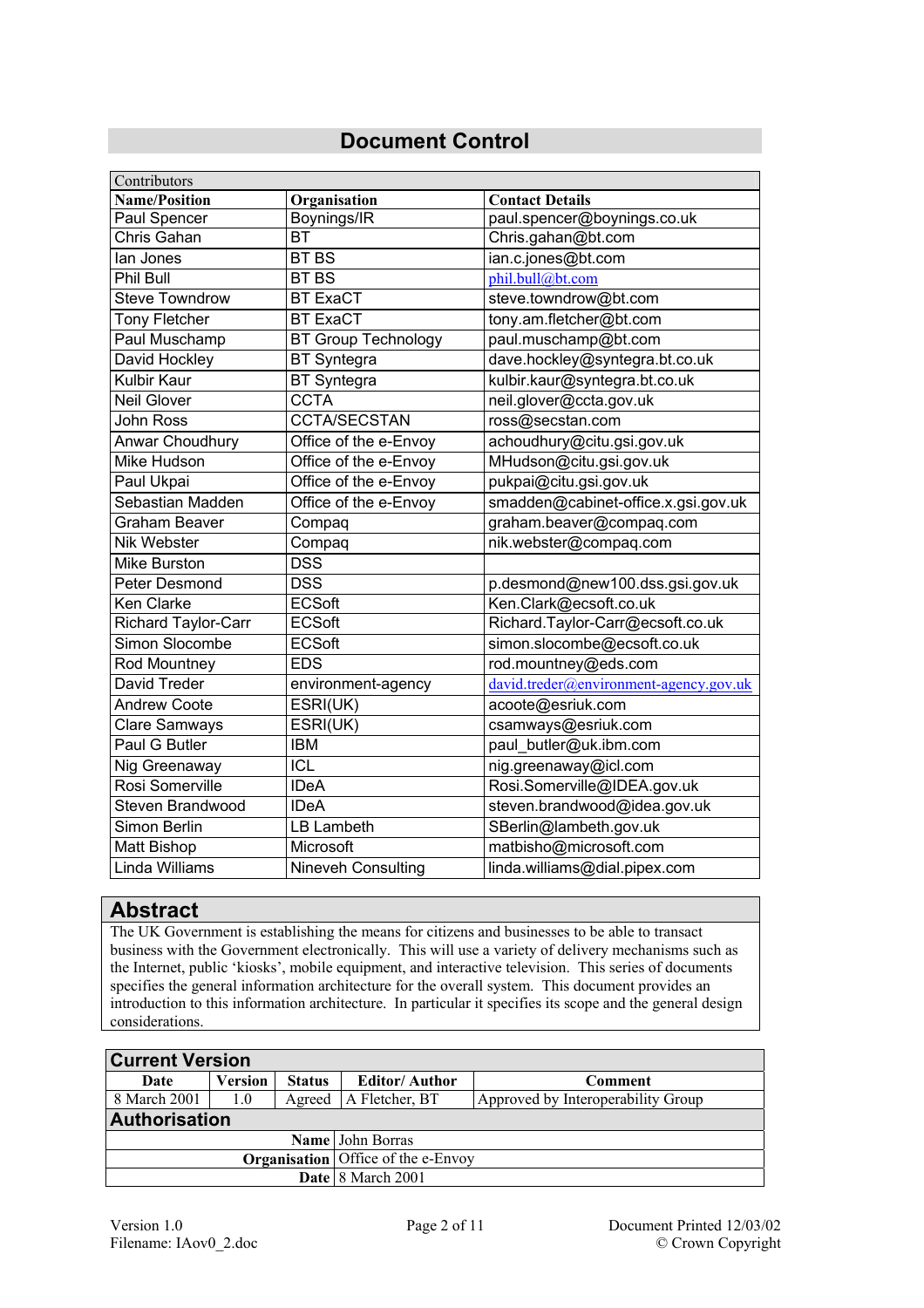<span id="page-2-1"></span><span id="page-2-0"></span>

| <b>Change History</b> |         |               |                      |                                                                                                                                                     |
|-----------------------|---------|---------------|----------------------|-----------------------------------------------------------------------------------------------------------------------------------------------------|
| Date                  | Version | <b>Status</b> | <b>Editor/Author</b> | Comment                                                                                                                                             |
| 14 December<br>2000   | 0.2     | Draft         | A Fletcher, BT       | Settled on a definition of a schema in sub-<br>section 3.1 and on mapping rules from<br>Information Architecture to message in sub-<br>section 4.3. |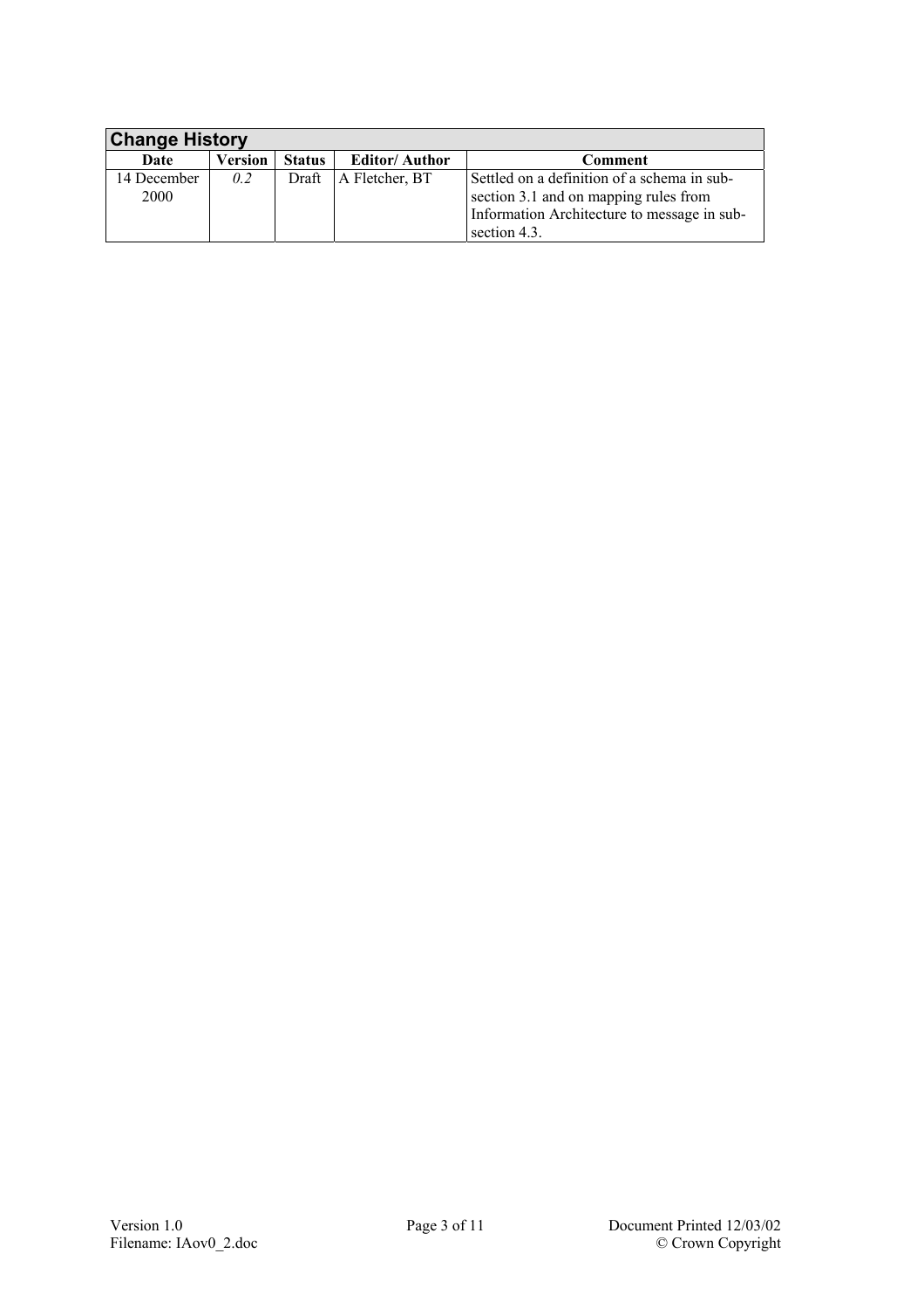# **Contents**

| 2 <sub>1</sub> |  |
|----------------|--|
|                |  |
|                |  |
|                |  |
|                |  |
| 4.1            |  |
|                |  |
|                |  |
|                |  |
| 6              |  |
|                |  |

# **Figures**

| Figure 1 | Overall system design for UK Online   |  |
|----------|---------------------------------------|--|
|          | Figure 2 An example UML Class diagram |  |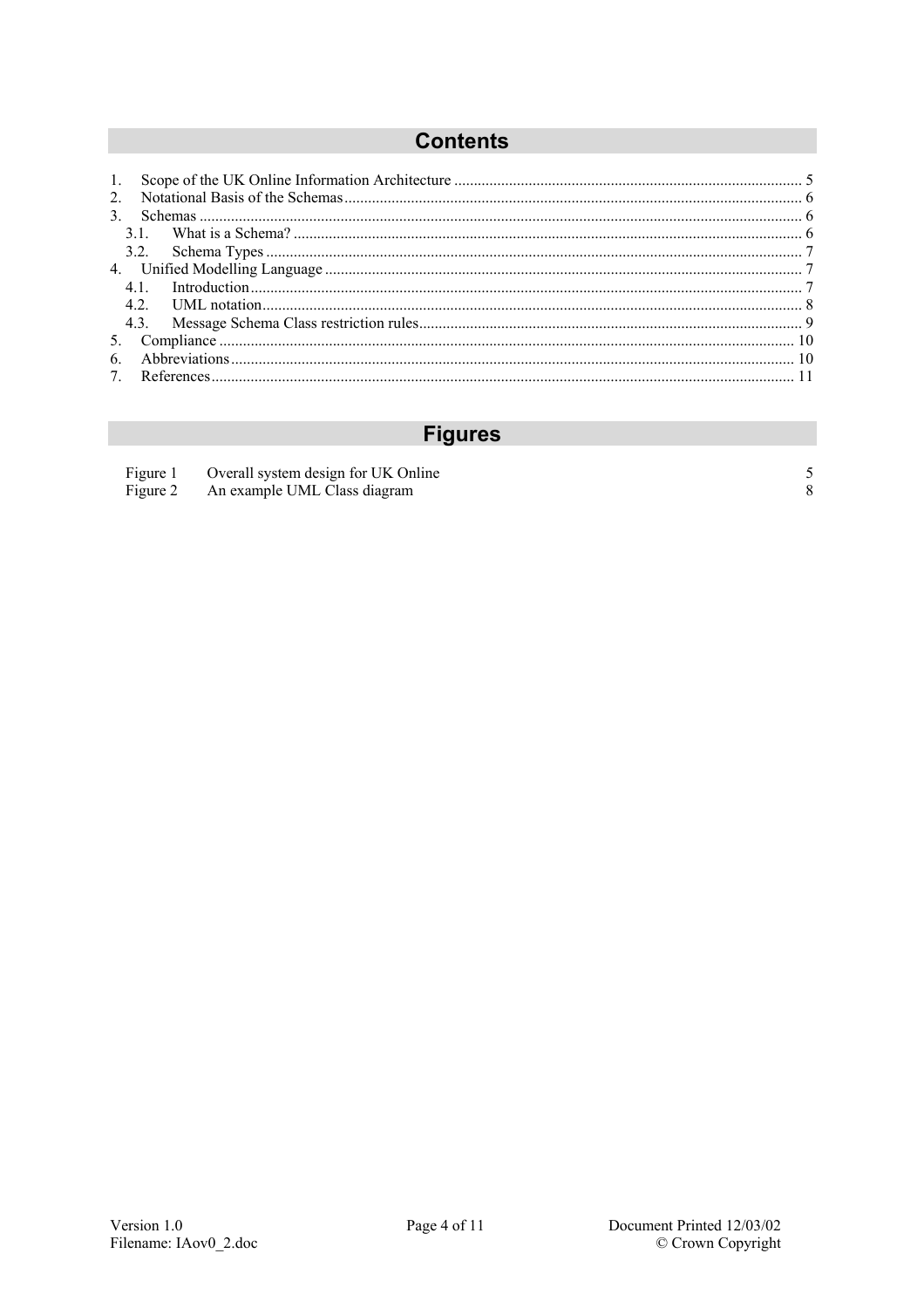## <span id="page-4-0"></span>**1. Scope of the UK Online Information Architecture**

The scope of the UK GIF includes the interactions between:

- UK Government Department and other UK Government Departments
- UK Government and wider public sector
- UK Government and Foreign Governments (e.g. UK/EC, UK/US etc)
- UK Government and Businesses (world-wide)
- UK Government and UK Citizen

UK Government includes Central Government Departments and their Agencies. The wider public sector includes Local Government, Devolved Administrations, Non Departmental Public Bodies and the National Health Service.

Figure 1 illustrates the overall system design. Citizens, and other 'users', interact with and receive services from a Web portal. Initially this will be the UK Online portal, but competitive portals may follow on later and there are also plans for other types of portal such as ones serving small business. Delivery is not limited to the Web, but will be extended to other channels, such as public kiosks (which may actually be just web browsers), mobile phones and interactive television. These various 'portals' will serve content directly (or indirectly via 'outer' local, regional, commercial or other portals), and will communicate with local and central government systems via a gateway system to perform transactions (such as notifying a change of address). The overall system is not limited to citizen to department communication. It can also be used by applications, for department to application (citizen or business), and for department to department communication. Authentication will be required before transactions are undertaken.



Figure 1 Overall system design for UK Online

The other documents in the UK Online – Information Architecture series provide data schema in UML and XML form for various 'services' and composite pieces of information of interest. These are built from the Government Data Standards (GDSs) for fundamental data items that are specified, in detail, in the eGovernment Interoperability Working Group (eGIWG) Data Standards Catalogue [6]. Taken together these schema build into larger schema and hence effectively into a complete information architecture. The solid circle illustrates the intended scope of this information architecture. It applies particularly to the portals and the gateway, as these are new systems that should be built specifically to comply with this information architecture. The communication between the portal(s) and the gateway shall use XML structured messages that have their elements drawn from this information architecture. As also shown in figure 1, the designers of software packages (called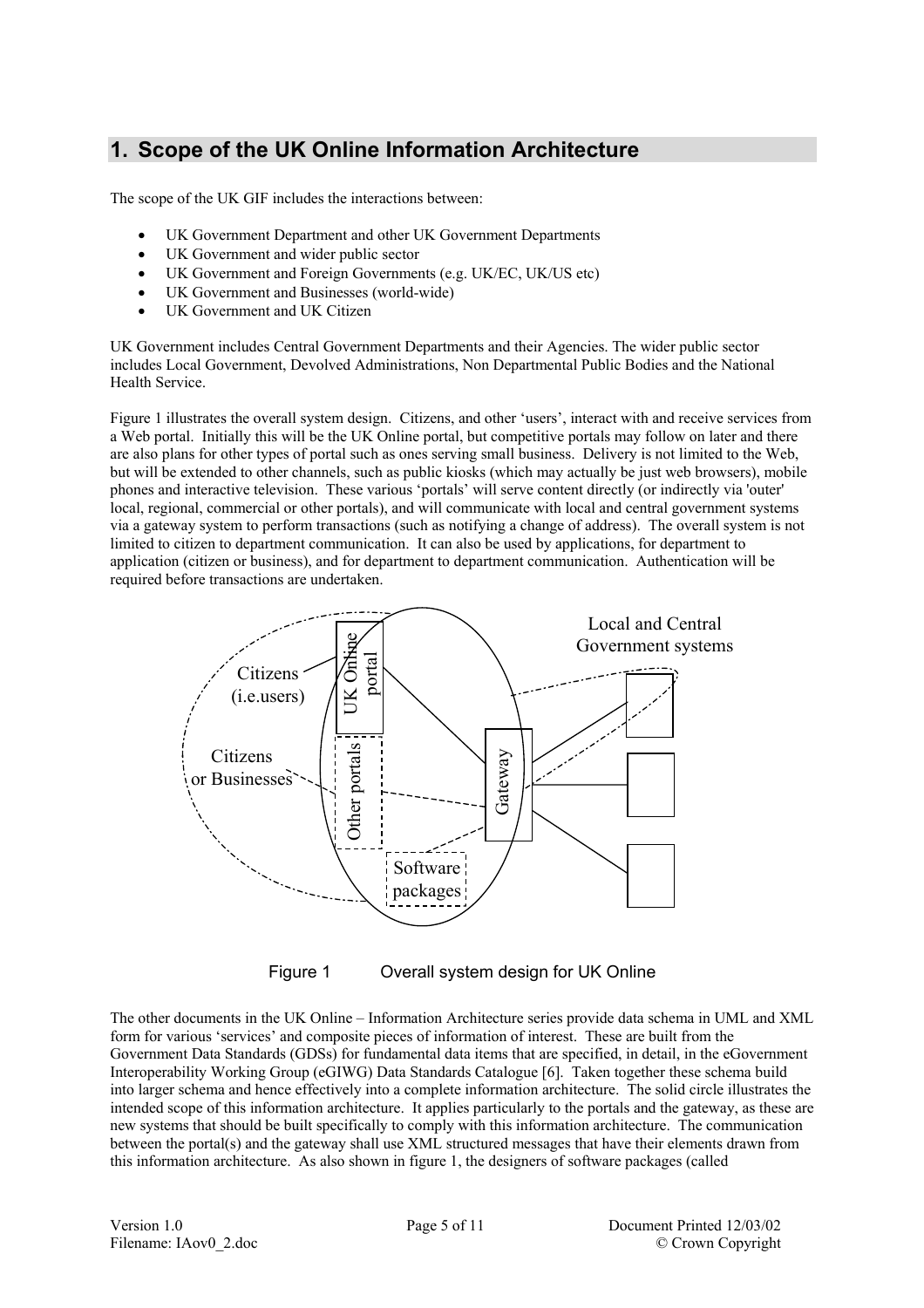<span id="page-5-0"></span>'applications' above), can opt to provide an interface to the gateway that is compliant with the Information Architecture and conformant to specified UK Online message specifications.

The Information Architecture specified in this series of documents is applicable to the portal to user interface, in addition to any portal to portal interfaces and the portal to gateway interface. Where the portal determines the interface it is recommended that it comply with this Information Architecture. Where the user end determines the interface, as would be the case if the user were using an application package, it is recommended that this Information Architecture be adhered to, so that confusion over data semantics is avoided. However, in this later case the user – portal interface may depart from compliance with this Information Architecture by agreement with that portal provider.

*Note:* The Information Architecture for the interfaces that are internal to the overall system, such as those between a portal and the gateway and between the gateway and a departmental system, strictly only need to convey the semantics for each value of a data item. Thus 'Y' and 'N' would do as distinguished values that convey the semantics of 'yes' or 'no' respectively. For the system to outside world interfaces, such as that from a portal to a user, it may be necessary to extend the Information Architecture in various ways including to allow multiple values with the same meaning (e.g. 'Y', 'Yes', 'YES' and language variants to convey the meaning 'yes'). Although 'radio buttons' and 'drop down lists could be used to present options to a user in appropriate language and yet have a single value per semantic on the interface, use of this approach alone could over constrain the user interface design.

At the other end of the system lie the various central and local government systems. These exist and will conform to their own pre-existing data conventions. It is unrealistic to expect all these to change. The information architecture specified in these documents shall, however, be regarded as the target information architecture that these systems should be migrated to over time (i.e. when they are replaced by a new system), and should be regarded as the common 'language' of the overall system. This is illustrated in figure 1 by the dotted arc that extends the circled scope of application. The practical implication is that, where the data definitions used in the local and central government systems do vary from that in this information architecture it will be necessary for that system, or the gateway, to perform a translation function.

#### **2. Notational Basis of the Schemas**

The UK Government UK Online information architecture and message specifications are being developed under the eGovernment Interoperability Framework (eGIF [1]) as a set of UML [2] models and corresponding XML Schemas. The XML Schemas adhere (currently) to the April 2000 draft of the XML Schema Definition Language (XSDL) specification of the World Wide Web Consortium (W3C). This specification is in three parts  $[3, 4 & 5]$ .

Later, the UK Online specifications will be updated to comply with the full release version of the W3C XML Schema Definition Language (XSDL) specification.

This specification allows many options for how schemas can be defined. A companion Guidelines document [7] defines the best practice to be used within UK Online.

Reference is made to the Data Standards Catalogue (DSC) [6] developed by the Data Standards Working Group (which represents several Government Departments). This group has been brought under the eGIF umbrella. The DSC might therefore change its name and/or format.

#### **3. Schemas**

#### *3.1. What is a Schema?*

A schema is the definition of allowable content in a given context to enable both sender and recipient to share a common understanding of the meaning of a message. They are intended to document their own meaning, usage,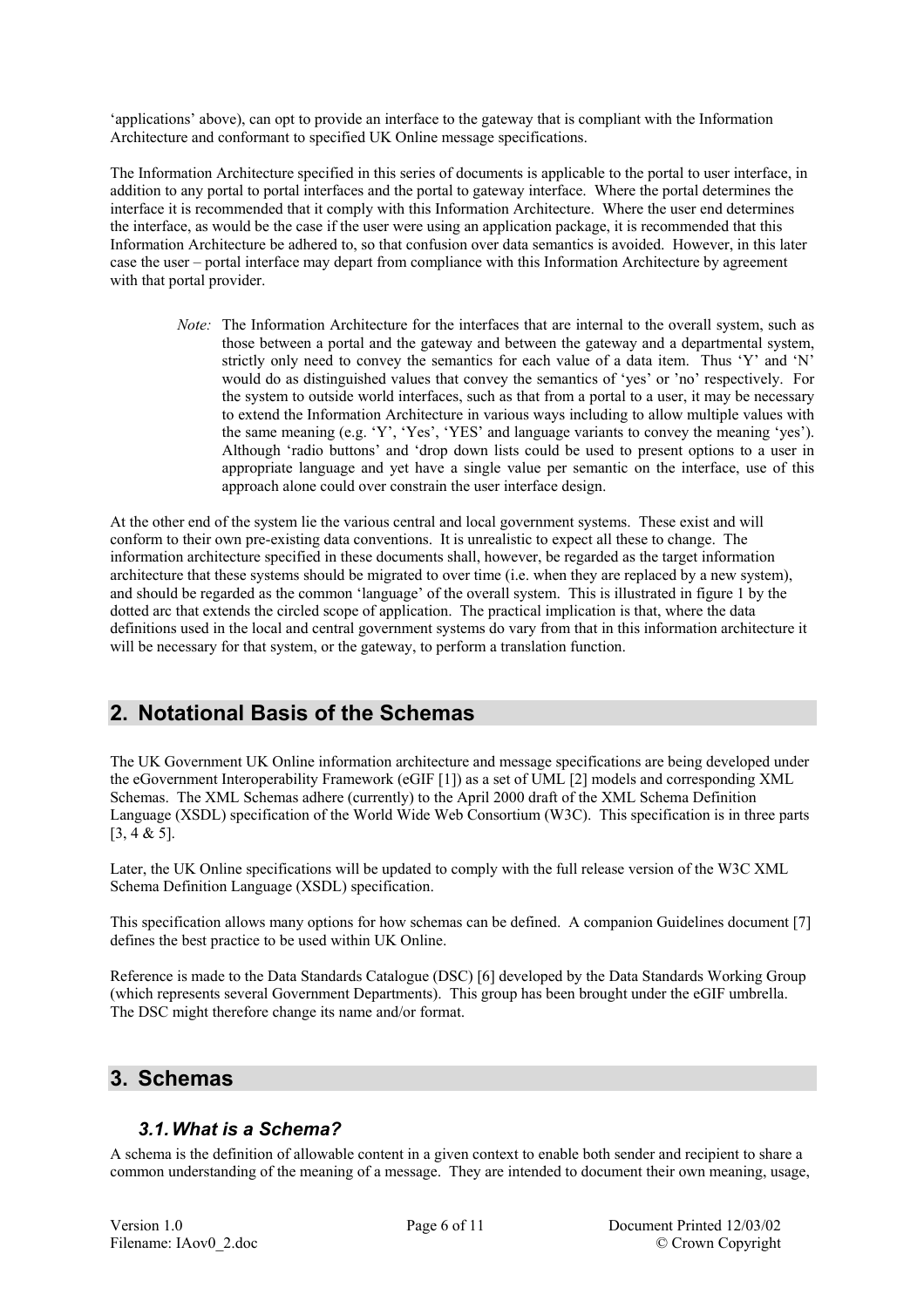<span id="page-6-0"></span>and function through a common vocabulary. Thus, XML Schema Structures can be used to define, describe, and catalogue XML vocabularies for classes of XML documents by using mark-up constructs to constrain and document the meaning, usage and relationships of their constituent parts. Schema constructs also provide for the specification of additional information such as default values.

#### *3.2. Schema Types*

There are likely to be several distinguishable types of schema for different purposes and generated by different means developed for UK Online. The most common will be:

UK Online definitions of common data types and elements for re-use elsewhere (for example, the definition of an Address data type or a NationalInsuranceNumber element). Individual basic data items are specified in the Data Standards Catalogue (DSC) [6]. These are composed into useful structures driven by requirements for specific 'services', such as notification of a change of address. These individual mini schemas build into the overall (static) Information Architecture. The UML representation in these schema documents is in the form of Class diagrams.

UK Online message schemas created manually based on common elements without the use of an external repository.

UK Online message schemas automatically generated from a metadata repository.

The UML representation in message schema documents is in the form of restricted class diagrams, where each complies with a Class from the static data (Information Architecture) Class diagrams or a restriction or specialisation (i.e. sub-class) of such a class. Message schema may restrict the multiplicty and class attribute values relative to the Information Architecture Class diagram (refer to sub-section [4.3\)](#page-8-1).

The term *schema* on its own (or data schema) refers to a view of data and the way that each 'piece' of data relates to other 'pieces'. Taken together these schema aggregate into an overall 'Information Architecture. The term *message schema* refers to a schema that defines a single message. For example, the Inland Revenue might define a (data) schema called SA100 for a self-assessment tax return, while the UK Online Gateway team might define schemas to send self-assessment tax return and respond to an attempt to file a self-assessment tax return. Each of these would be a message schema.

#### **4. Unified Modelling Language**

#### *4.1. Introduction*

The Unified Modelling Language (UML [2]) is an object oriented modelling language that has been standardised by the Object Management Group (OMG). It currently consists of nine different graphical modelling techniques that have been related together, hence the 'unified' part of the name. Each technique has its own uses. Currently it is envisaged that the following subset of these techniques will find use in the UK Online documentation.

Use Cases are applicable to the high level specification of services.

Class diagrams are used to specify the information architecture schemas contained in this series of documents. Message schemas also use class diagrams. These will copy or specialise the classes from the the information architecture schemas. They may also restrict the multiplicity and class attribute values over the equivalent classes in the information architecture (but they may not be less restrictive).

State (transition) diagrams and message sequence charts (of which there are three types: collaboration, sequence and activity) are used to specify behaviour, such as the sequencing of messages. State (transition) diagrams are used to specify the complete permitted sequencing of messages, while message sequence charts are used to illustrate the typical sequencing of messages.

UML has the advantage of being in the nature of a formal, well-specified language (though it is not properly formal in the mathematical sense). However, having graphical notation, it is relatively easy to understand. This is one of the main reasons for using it in these specifications. The intent is that readers of these series of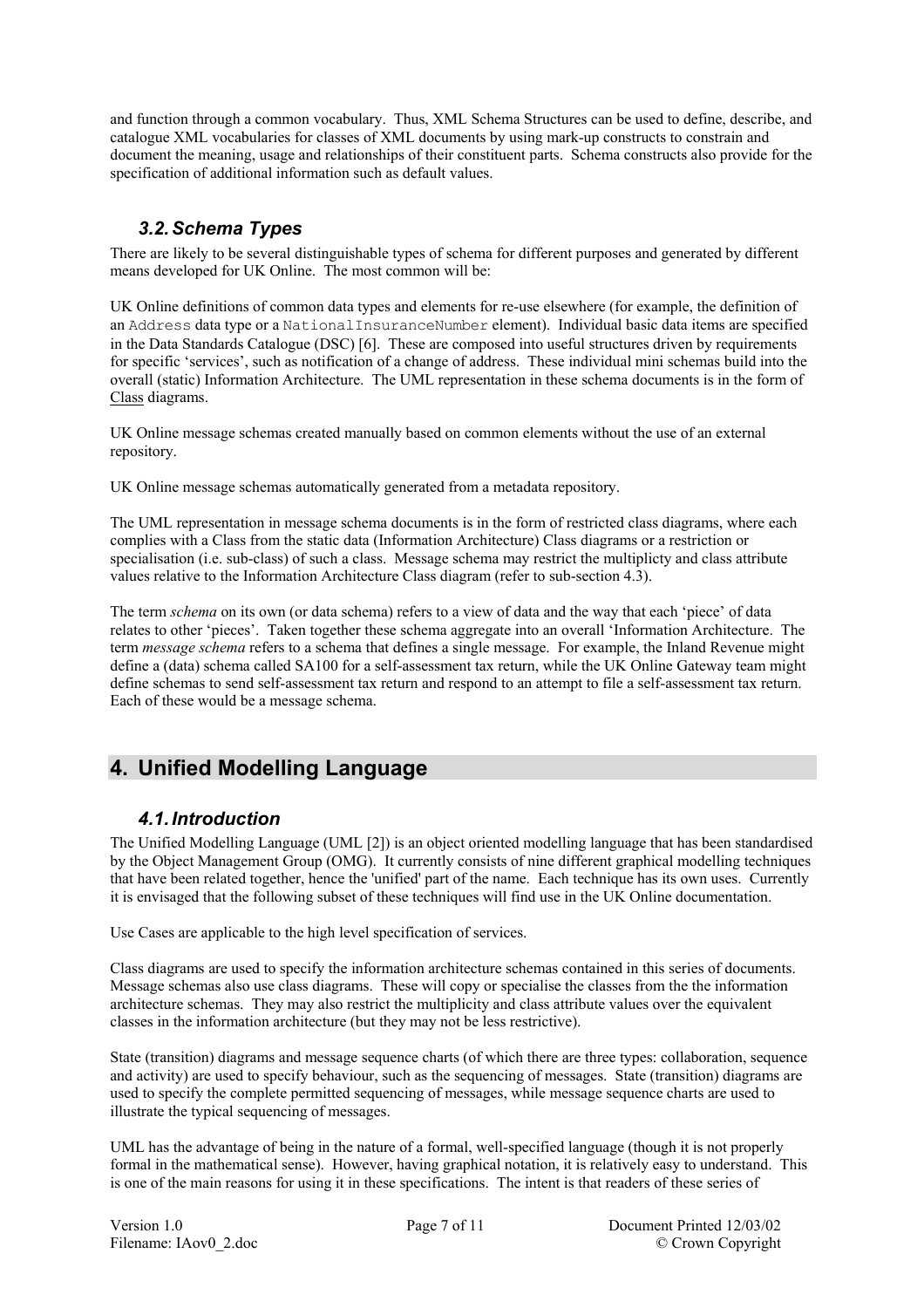<span id="page-7-0"></span>specifications will easily be able to understand the basic intent, even if they will need to know UML in detail to understand all the nuances.

UML is a modelling technique that is useful for the sharing of ideas. It does not include a syntax that can be used directly for the storage and interchange of data items. This should be regarded as a strength, in that it is possible to map UML class and object diagrams to various transfer syntaxes. For UK Online we have chosen to map the UML to XML schema language  $[3, 4 \& 5]$ , which in turn specifies the detailed use of XML for the storage and interchange of data.

#### *4.2. UML notation*

The notations used for each type of UML diagram differ in detail, although there is a strong family resemblance between them all. There are several books on the market, which describe the notation and show how it can be used for modelling various sorts of things. This series of documents on data schemas just use Class diagrams. The closely related series, which specifies the various messages used within UK Online also use class diagrams. Figure 2 is a contrived example of a simple class diagram of the sort used to specify the data schemas.



Figure 2 An example UML Class diagram

Each diagram has a single class at its top most level. In this case it is the class named *CitizenDetailsStructure.* A rectangle, which can have two, or more, divisions, denotes a class. The top part contains the name of the class (plus sometimes some additional information such as *standard = ISO 639* where standard is the type of the extra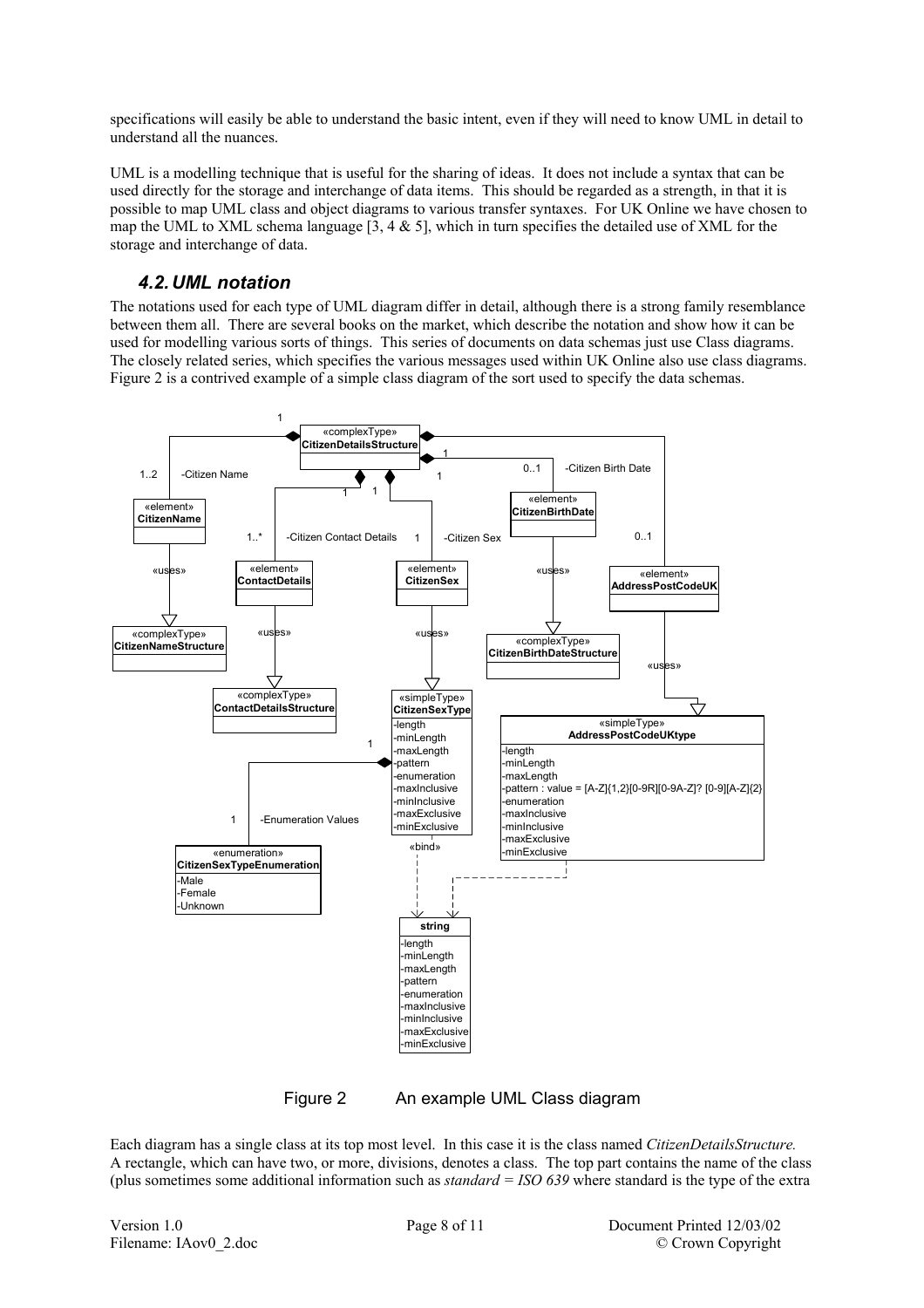<span id="page-8-0"></span>information and ISO 639 its value - these are known as tagged values). The second division contains a list of the class attributes. The third division is not currently used in the schema diagrams, but where it is shown it contains the operations that can be performed on that class (such as read, delete, etc.).

The filled diamond shape leading from the class means that the class next to it, *CitizenDetailsStructure* this case, is composed of all the classes that have such associations leading from this class. So this particular class is composed of four other classes. If an open diamond is used then it means that the objects of the classes can exist on their own, whereas the solid diamond means that if an object of the top class ceases to exist then so do all the objects that compose it. Taking the composition relationship from *CitizenDetailsStructure* to *CitizenName* the one means that *CitizenName* is associated with exactly one *CitizenDetailsStructure*. The 1..2 at the other end means that there can be one or two *CitizenName* components to a *CitizenDetailsStructure.* Similarly for the other composition relationships - 1..\* means that there must be at least one, but can be as many more as you like, 0..1 means that an component is optional it may be omitted altogether or may be present just once, and similarly for other possibilities. The triangle an a relationship line means that the class at the is a sub-class, or a specialisation of the class at the triangle end, so for instance a 'UK Address' may be a specialisation of a more general 'Address' class.

The part of the schema down to the classes designated as  $\leq$ element $\geq$  is the main part of the Information Architecture part of the schema. Below that the schemas are more specific to the XML realisation. So the class *CitizenName* is represented in the XML realisation as an XML element. The more generic class *CitizenNameStructure* gives the type of the values of this element. These can have a complex structure themselves, as in this case, or be a simple dataype as in the case of *CitizenSexType*. latter simple dataype is itself a special use of the more general string type and also takes a fixed set of values, known as an enumeration. In this case the values are 'Male, Female' and 'Unknown'. Every branch of the diagram ends in a simple datatype where this is not the case it means that the complex type is expanded until it ends in simple types on another page of the schema.

The *AddressPostCodeUKType* contains what is known as a pattern. The notation and conventions for these are found in the draft W3C Recommendations on XML Schemas [3, 4 & 5]. Patterns enable the XML part of the system to apply a graeter level of validation than just checking the length of an element value (for instance). However it is not practicable to use patterns for very detailed checking or for meaning in context – the applications making use of the data values will still need to apply these business rules. For instance in this case it is not really practicable to express in the pattern rules of the nature if this letter appears here then that letter can not appear there. Also the XML 'layer' can only check that the value corresponds to the specified format, the application has to check that the postcode actually exists and is the relevant one in the context. The pattern in this example is:

[A-Z]{1,2}[0-9R][0-9A-Z]? [0-9][A-Z]{2}

This particular pattern means that the first 1 or 2 positions ( $\{1,2\}$ ) must be the capital letters A to Z ( $[A-Z]$ ), the next position must be a single digit or the letter  $R( [0-9R] )$  then the next position may be omitted, signified by the ?, or may be a number or a capital letter ( [0-9A-Z]? ), the next position is a space a single digit and this is followed by exactly 2 capital letters ( $[0-9][A-Z]\{2\}$ ). Thus the string IP5 3RE will be passed by this pattern check, but the string 5IP 3RE would fail.

#### <span id="page-8-1"></span>*4.3. Message Schema Class restriction rules*

Two types of schema are supported by GovTalk - entity and message schemas. Messages are composed of a set of entities. Entities are defined within (and collectively define) the information architecture. Entities will usually participate in a hierarchy e.g. a Postcode is part of (contained in) a postal address which is, in turn, part of a comprehensive address (that may also contain a geographic address).

In the above example, a message schema may be generated that uses comprehensive address, postal address, geographic address or postcode classes.

All classes contained within the used class are also taken into the message schema - e.g. if Postal Address is used then the (encapsulated) Postcode will also be picked up.

The message schema may specialise (override/restrict) the elements it contains BUT ONLY WITHIN the constraints set by the entity schemas. E.g., if postal address describes sub-entity (such as mailsort code) as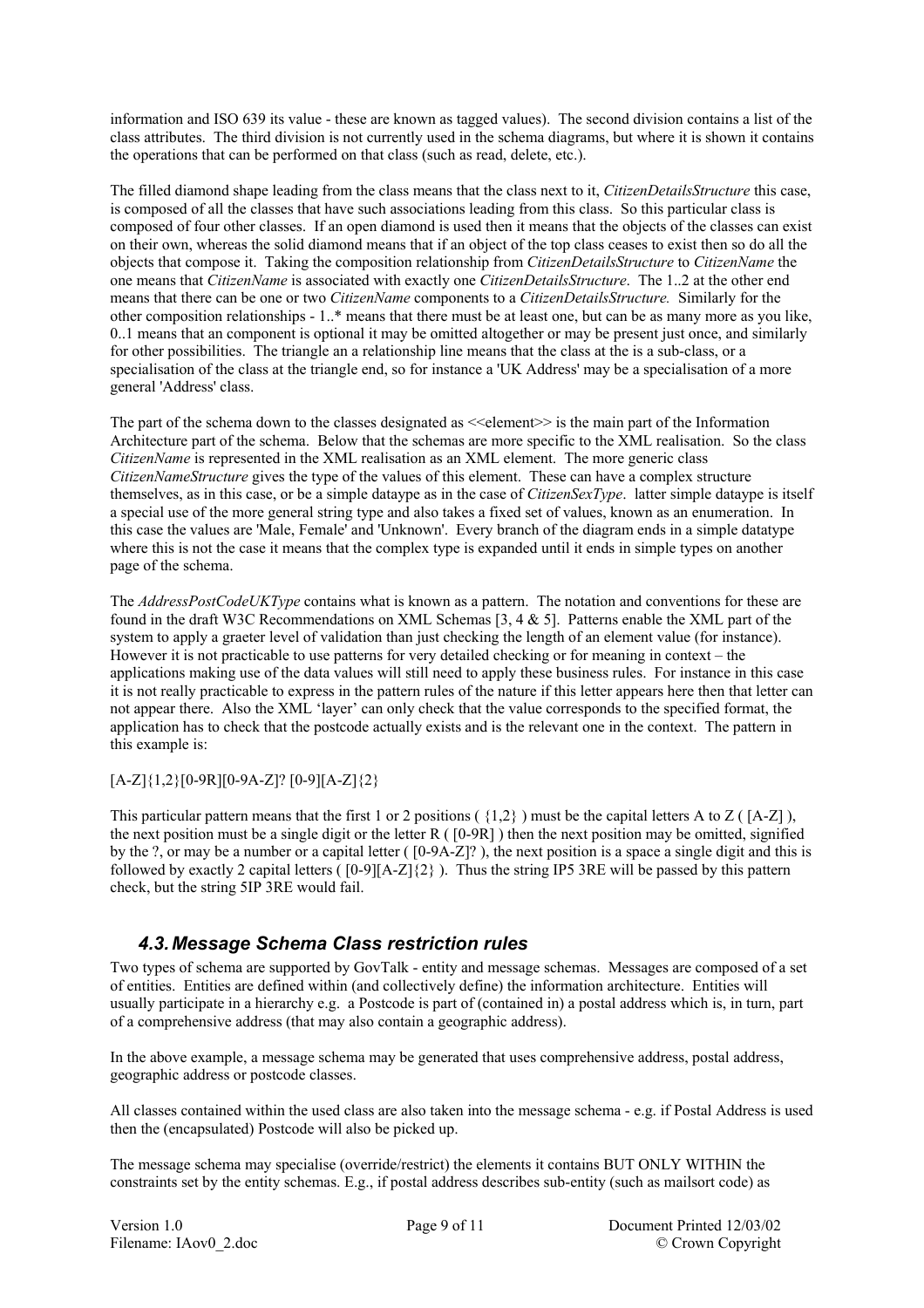<span id="page-9-0"></span>optional (occurrence 0..1), the message may require that mailsort code is optional (Occurrence 0..1), never present (Occurrence 0), or mandatory (Occurrence 1). This does not invalidate the information architecture, but reflects the needs of this message.

In general the message lower bound must be equal to or higher than the information architecture lower bound and the message upper bound must be equal to or lower than the information architecture lower bound.

Other specialisations may also be valid (e.g. restricting a pattern to some subset of that specified for the entity in the information architecture). For example, if putting together a schema for a purely local service in Reading, it may be required to ensure that, whilst maintaining the standard format, all postcodes should begin with 'RG'.

Message class diagrams shall take classes from an Information Architecture Schema. All classes 'lower' than that class shall also be taken into the message schema (that is all classes that are 'children of the class taken). However, the message schema may further specialise a class. In this case a note should be added to indicete the original class that has been specialised (or use tagged values {parent class = 'xxxxx'} ?). Also the message schema may restrict the values of class attribute values and multiplicity within the range allowed by the information architecture class diagram. For instance, if the Information Architecture class diagram permits a multiplicity of 0..1 then in the message that class may be absent altogether, mandatory (always present), or optionally present.

## **5. Compliance**

The Information Architecture specified in this series of documents is specified in UML [2] and XML [[3, 4 & 5]] syntaxes. These two representations are intended to be semantically equivalent. Any perceived difference in the UML and XML representations is a potential specification error and should be notified to the maintenance authority for that document. The use of these two representations does not preclude the use of other representations in future versions of this series of documents, nor in protocol specifications.

Other specifications that form part of the UK Online document set shall comply with this specification. This specification provides guidance to authors of UK Online specifications and implementers of systems, and places requirements on other documentation, particularly those that specify schemas. This specification does not contain any provisions that implementations are required to conform to.

*Note:* Other UK Online specifications may contain provisions that implementations are required to conform to.

### **6. Abbreviations**

| Abb         | <b>Definition</b>                                                          |
|-------------|----------------------------------------------------------------------------|
|             |                                                                            |
| <b>CITU</b> | Cabinet Office Central Information Technology Unit                         |
| <b>DSC</b>  | Data Standards Catalogue                                                   |
| eGIF        | Electronic Government Interoperability Framework                           |
| <b>FTP</b>  | File Transfer Protocol (an Internet protocol for managing and transferring |
|             | files)                                                                     |
| <b>HTTP</b> | <b>Hypertext Transfer Protocol</b>                                         |
| <b>OMG</b>  | Object management Group                                                    |
| <b>UML</b>  | Unified Modelling Language                                                 |
| URL         | Uniform Resource Locator                                                   |
| W3C         | World Wide Web Consortium                                                  |
| XML         | Extensible Markup Language                                                 |
| <b>XSDL</b> | <b>XML Schema Definition Language</b>                                      |